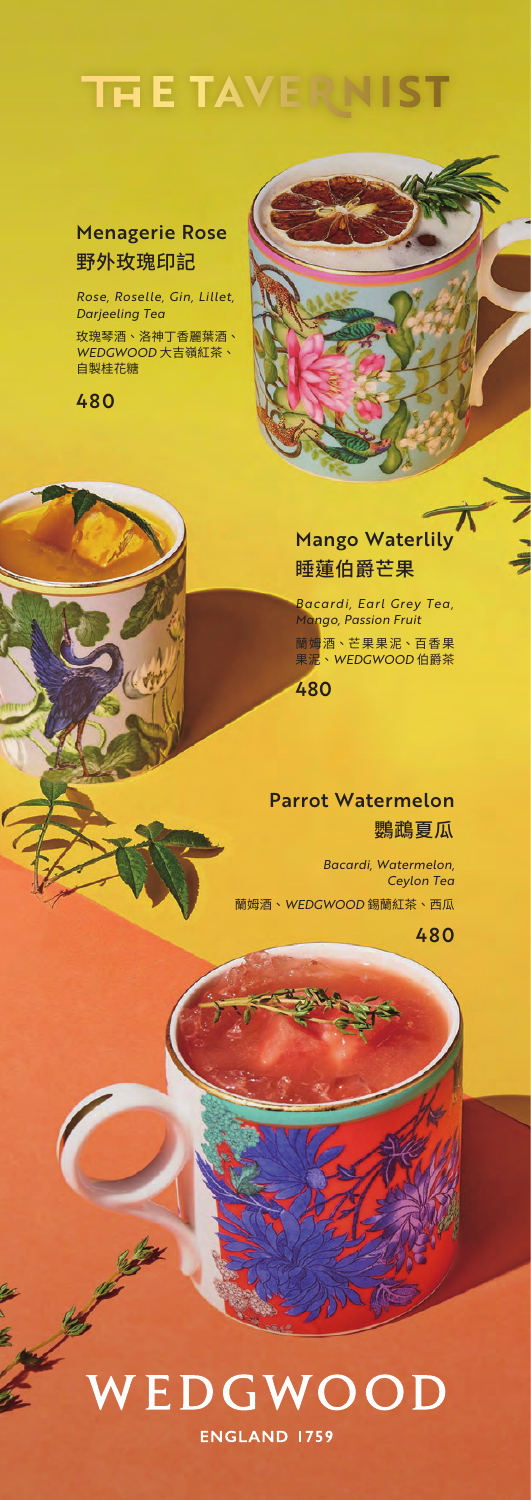#### COCKTAIL / 調酒

| <b>Menagerie Rose</b><br>野外玫瑰印記                                                                                    | 480 |
|--------------------------------------------------------------------------------------------------------------------|-----|
| Rose infused Gin, Roselle and Clove infused<br>Lillet, Darjeeling Tea, Osmanthus Syrup<br>玫瑰琴酒、洛神丁香麗葉酒、大吉嶺紅茶、自製桂花糖 |     |
| <b>Mango Waterlily</b><br>睡蓮伯爵芒果                                                                                   | 480 |
| Bacardi, Earl Grey Tea, Mango, Passion Fruit, Honey<br>蘭姆酒、伯爵茶、芒果果泥、百香果果泥、蜂蜜                                       |     |
| <b>Parrot Watermelon</b><br>鸚鵡夏瓜                                                                                   | 480 |
| Bacardi, Watermelon, Ceylon Tea, Lemon<br>蘭姆酒、錫蘭紅茶、西瓜、澄清檸檬                                                         |     |
| TEA / 茶                                                                                                            |     |
| <b>Earl Grey Tea</b><br>伯爵茶                                                                                        | 180 |
| Full-bodied with Citrus and Floral notes                                                                           |     |
| Maharaja Darjeeling Tea<br>王公大吉嶺茶                                                                                  | 180 |
| Light and Flowery                                                                                                  |     |
| <b>Ceylon Afternoon Tea</b><br>錫蘭下午茶                                                                               | 180 |
| Sweet and Fragrant                                                                                                 |     |

### WEDGWOOD

#### **ENGLAND 1759**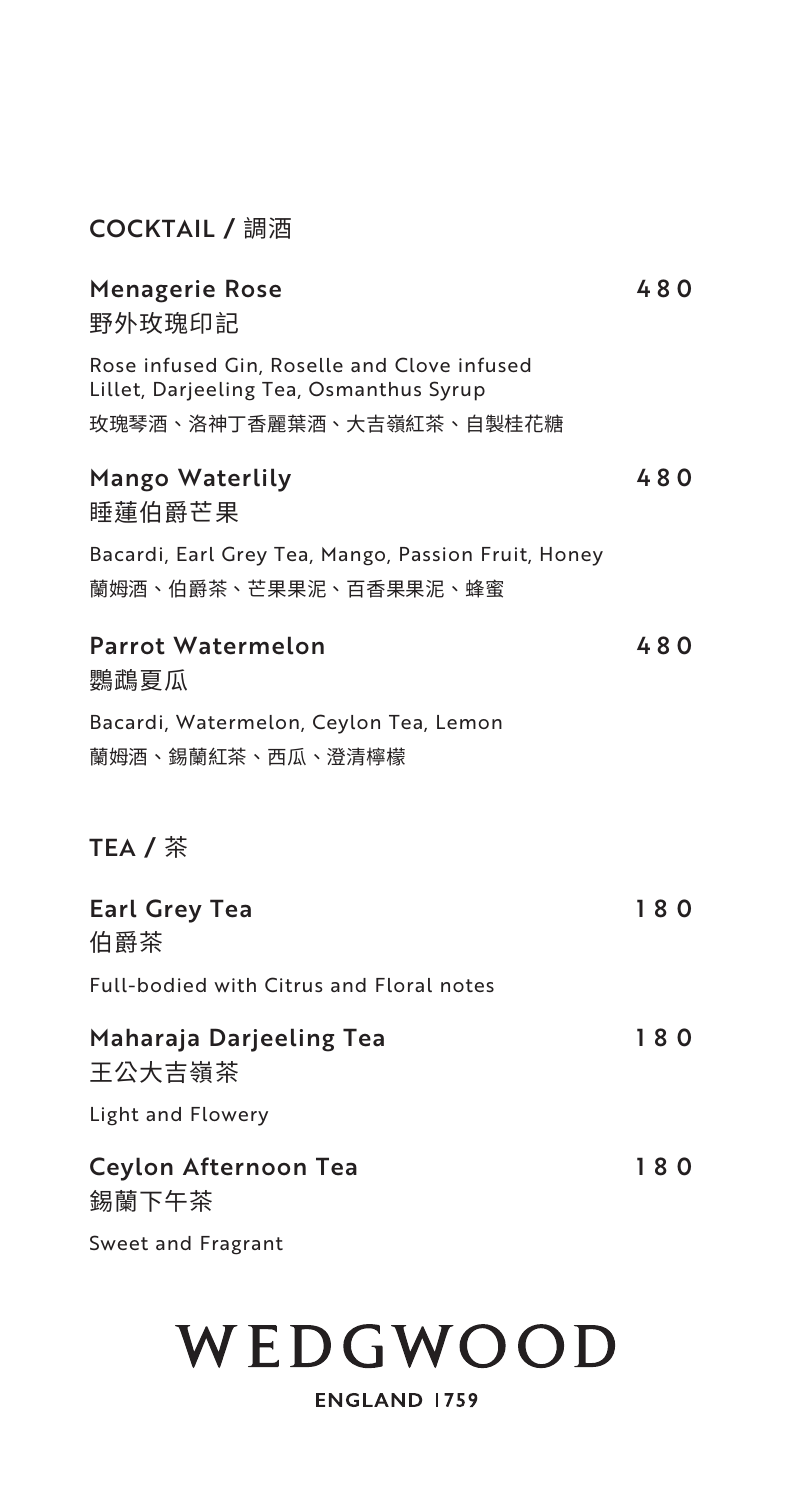### **TIPSY BOLLYWOOD**

### **COCKTAILS**

#### *FRUITY*

Juniper Berry Fizz | 杜松子莓果 450

*Gin, Pimm's, Strawberry, Raspberry, Soda Water* 琴酒、杜松子、草莓、覆盆莓、蘇打水

*Herbaceous, Fruity, Fizzy* 草本、果香、氣泡感

Marmalade Clove Mezcal | 丁香柳橙 7000 500

*Clove Mezcal, Homemade Marmalade, Darjeeling Syrup* 丁香梅斯卡爾酒、自製香橙果醬、大吉嶺茶糖

*Smoky, Fruity, Sweet-Sour* 煙燻、果香、酸甜感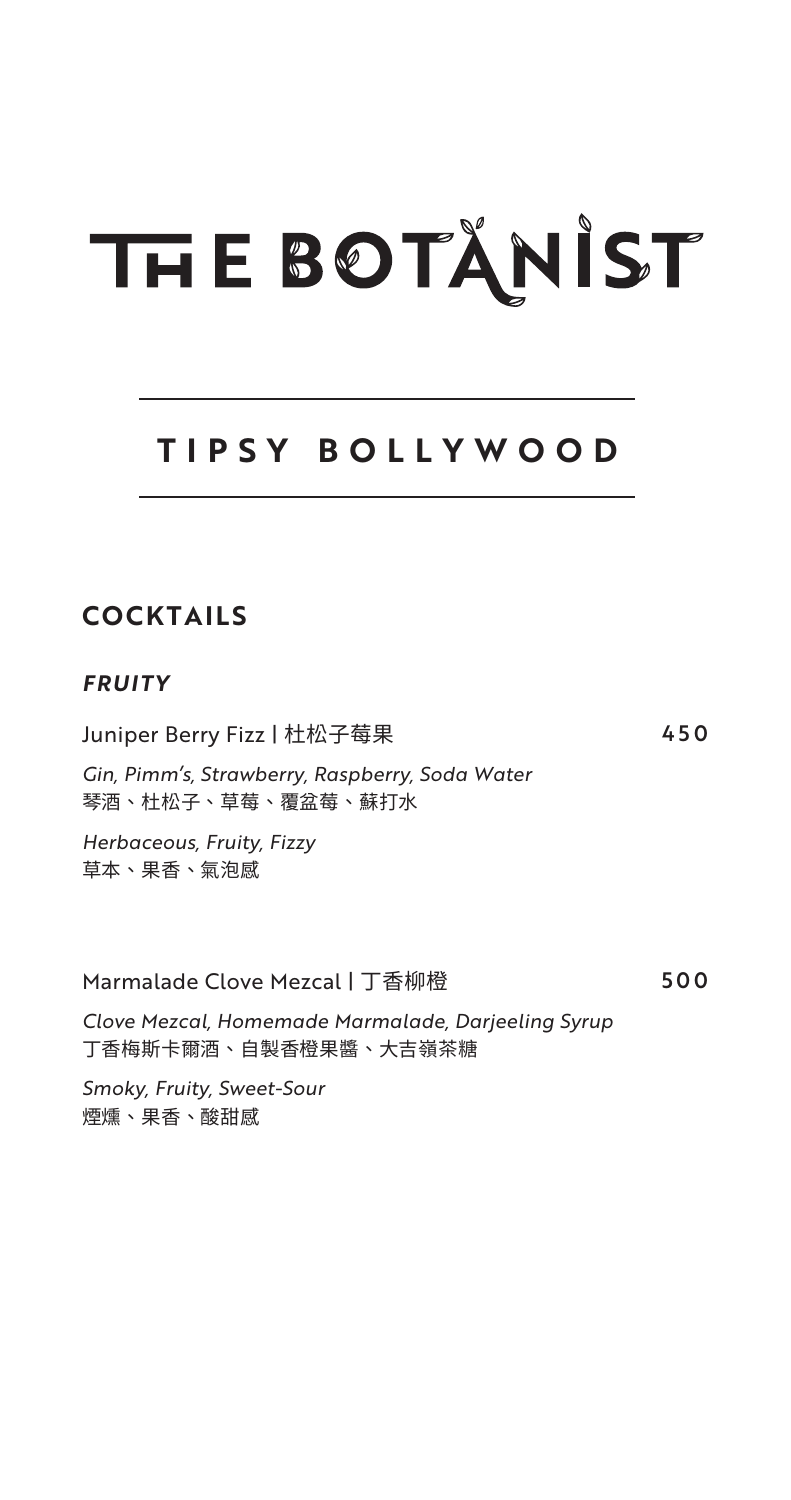#### *BUTTERY*

Lassi Fizz (Strawberry or Mango) | 500 香草拉西 ( 草莓 / 芒果 )

*Dark Rum, Prosecco, Yogurt, Honey* 深色蘭姆酒、氣泡酒、優格、蜂蜜

*Spiced, Round, Fizzy* 香料、圓潤、氣泡感

#### Masala Eggnog | 瑪莎拉蛋酒 400

*Vanilla Rum, Baileys, Bay Leaf Infused Assam, Milk, Egg, Vanilla Seeds* 香草蘭姆酒、奶酒、月桂阿薩姆紅茶、牛奶、蛋、香草籽

*Smooth, Fragrant and Sweet, Aromatic* 柔順、香甜、芳醇

#### *CREAMY*

Cloves Julip丨丁香檸檬 420

*Bacardi 8Y, Homemade Clove Syrup, Lemon* 陳年蘭姆酒、自製丁香糖、檸檬

*Round, Fragrant and Sweet, Refreshing* 圓潤、香甜、清新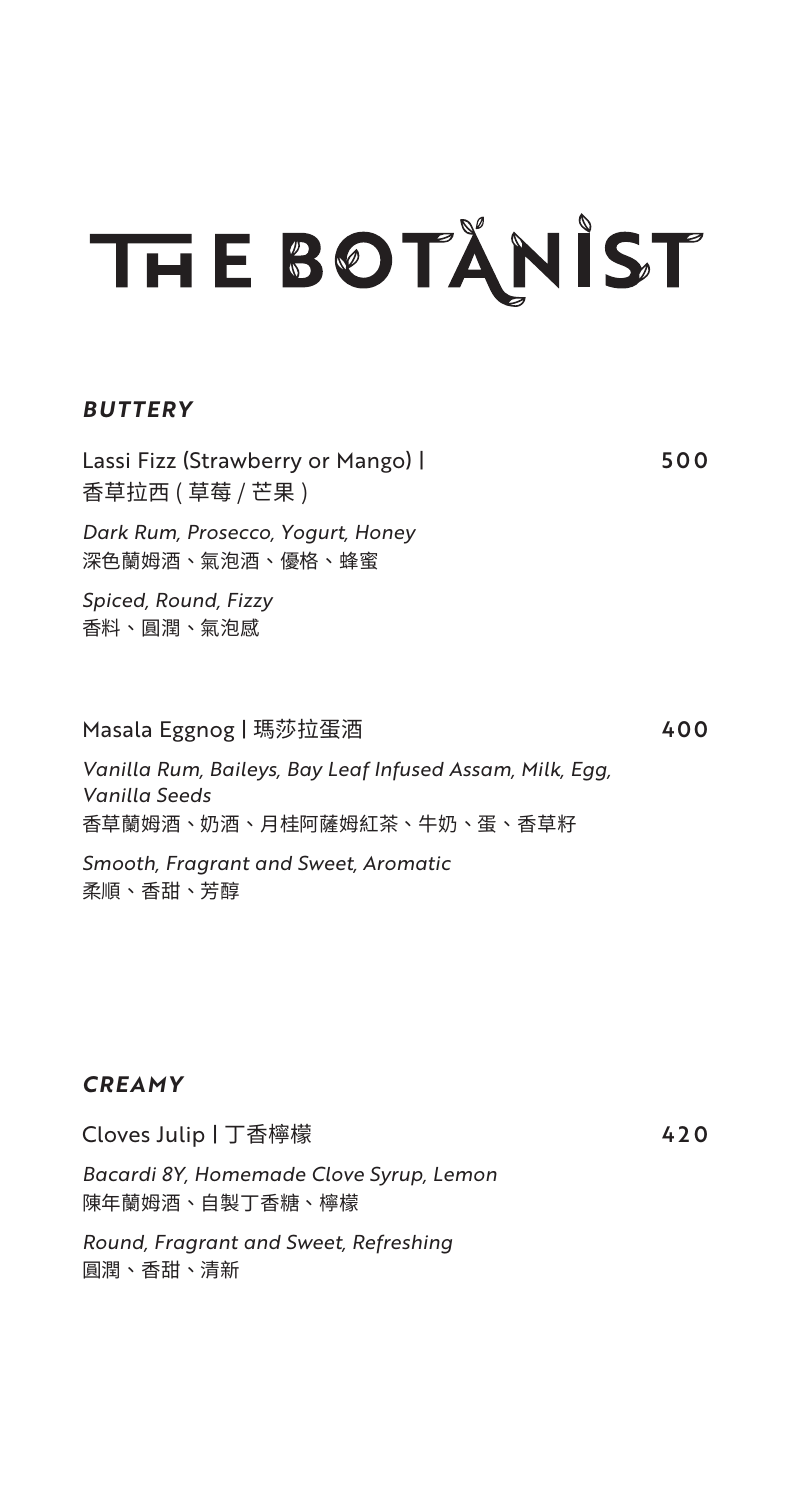#### Allspice | 多香果黑糖 450

*Talisker 10Y, Allspice, Clove, Ginger, Brown Sugar* 艾雷島威士忌、多香果、丁香、薑、黑糖

*Smoky, Spicy, Spiced* 煙燻、辛辣、香料感

Spice Sangria | 香料覆盆莓 420

*Dark Rum, Red Wine, Cumin, Star Anise, Clove, Bay Leaf, Cinnamon, Raspberry* 深色蘭姆酒、紅酒、孜然、八角、丁香、月桂葉、肉桂、 覆盆莓

*Sweet and Sour, Fruity, Spiced* 酸甜、果香、香料感

White Sangria | 蒔蘿葡萄 イング・シーク 480

*The Botanist Gin, Dill, Homemade Osmanthus Syrup, Grape* 植物學家琴酒、蒔蘿、自製桂花糖、葡萄

*Herbaceous, Sweet and Sour, Refreshing* 草本、酸甜、清新

Cinnamon Apple | 肉桂蘋果 500

*Brandy, Homemade Apple Syrup, Cinnamon, Ginger, Orange Bitters* 白蘭地、自製蘋果糖、肉桂、薑、苦精

*Round, Aromatic, Spiced* 圓潤、醇香、香料感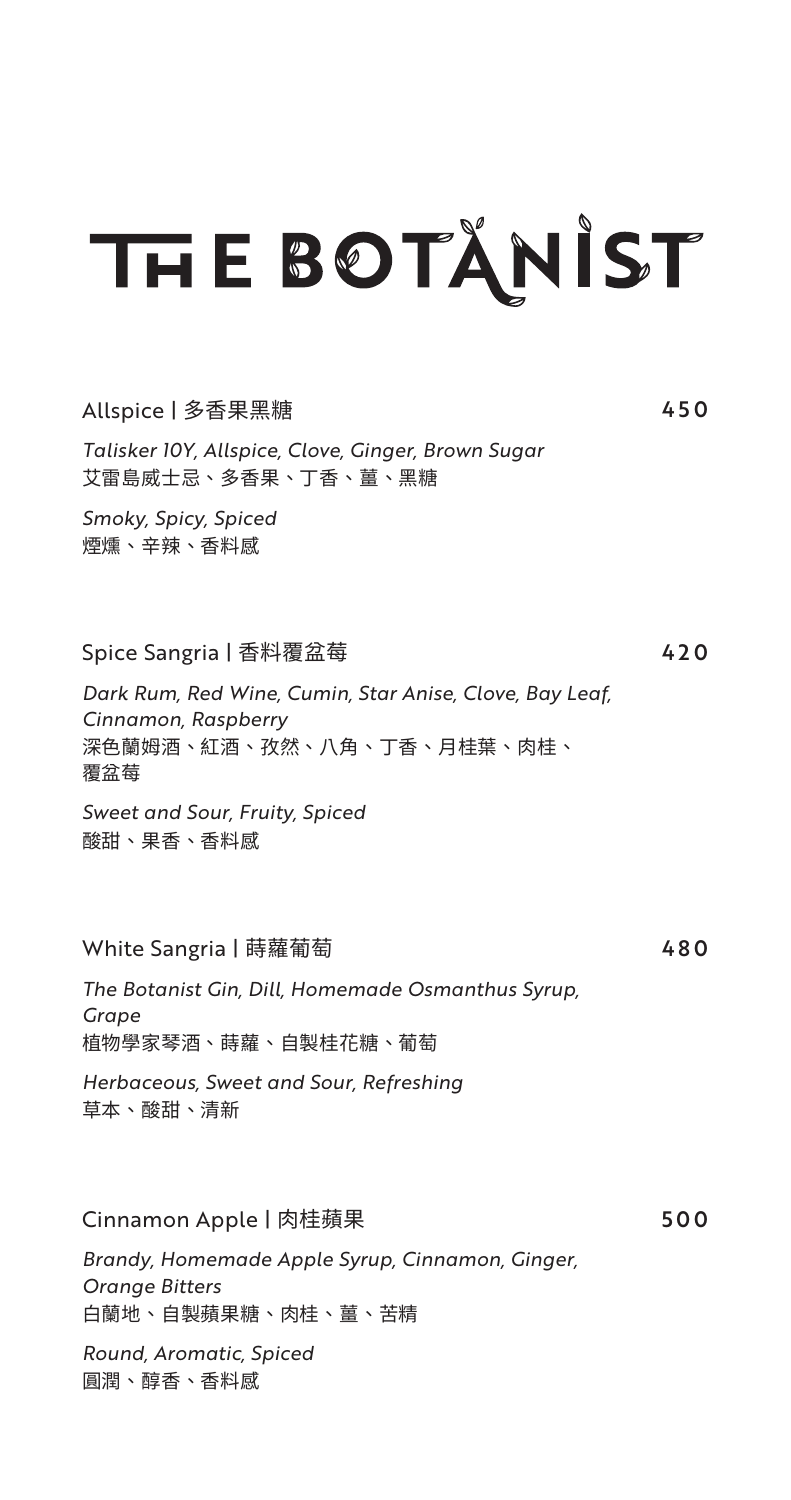#### *TANGY*

Nutmeg Mango | 肉荳蔻芒果 420 *Bourbon Whisky, Mango, Passionfruit, Bay Leaf Infused Assam, Honey* 波本威士忌、芒果、百香果、月桂阿薩姆紅茶、蜂蜜

*Fruity, Nutty, Woody* 果香、堅果香、木質調

Caradom Cocoa | 綠荳蔻可可 520

*Caradom Brandy, Mozart, Heering, Cynar, Cream* 綠荳蔻白蘭地、莫札特巧克力香甜酒、希琳櫻桃香甜酒、 吉拿利口酒、鮮奶油

*Bitter and Sweet, Aromatic, Spiced* 苦甜、醇香、香料感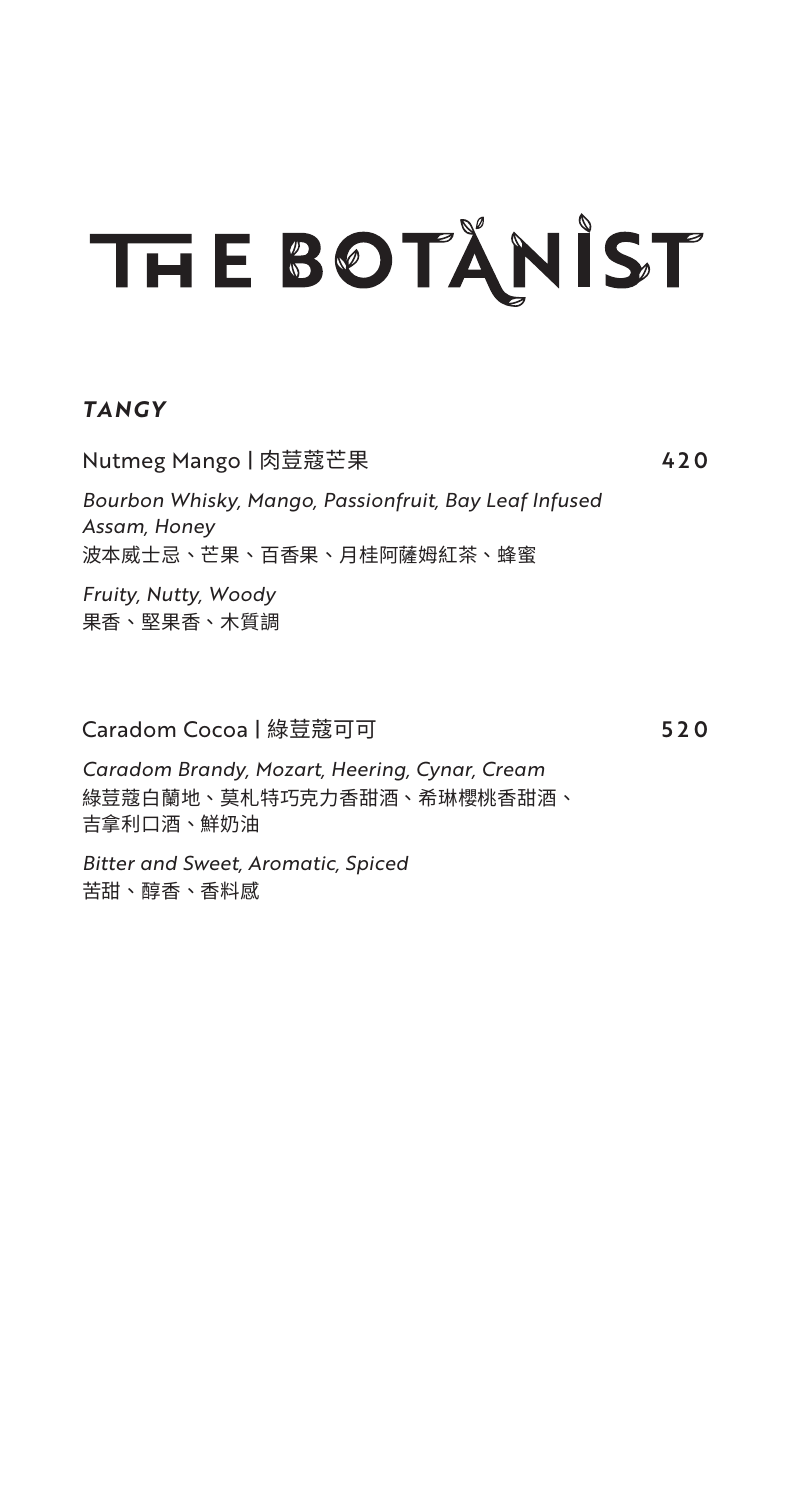### **TIPSY BOLLYWOOD**

Jeera Lemonade | 孜然檸檬 280

### **MOCKTAIL**

#### *FRUITY*

| Homemade Clove Syrup, Lemon Juice, Soda Water,<br>Cumin Salt<br>自製丁香糖、檸檬汁、蘇打水、孜然鹽 |     |
|-----------------------------------------------------------------------------------|-----|
| Refreshing, Spiced, Fizzy<br>清爽、香料、氣泡感                                            |     |
| Lassi(Strawberry or Mango)丨水果拉西 ( 草莓 / 芒果 )                                       | 280 |
| Yogurt, Homemade Nut Milk, Honey<br>優格、自製綜合堅果奶、蜂蜜                                 |     |
| Fragrant and Sweet, Creamy, Nutty<br>香甜、滑順、堅果香                                    |     |
| Masala Chai丨瑪莎拉奶茶                                                                 | 280 |
| Darjeeling, Cardamom, Clove, Turmeric, Sucrose, Milk<br>大吉嶺紅茶、綠荳蔻、丁香、薑黃、蔗糖、牛奶     |     |
| Fragrant and Sweet, Aromatic, Spiced<br>香甜、醇香、香料感                                 |     |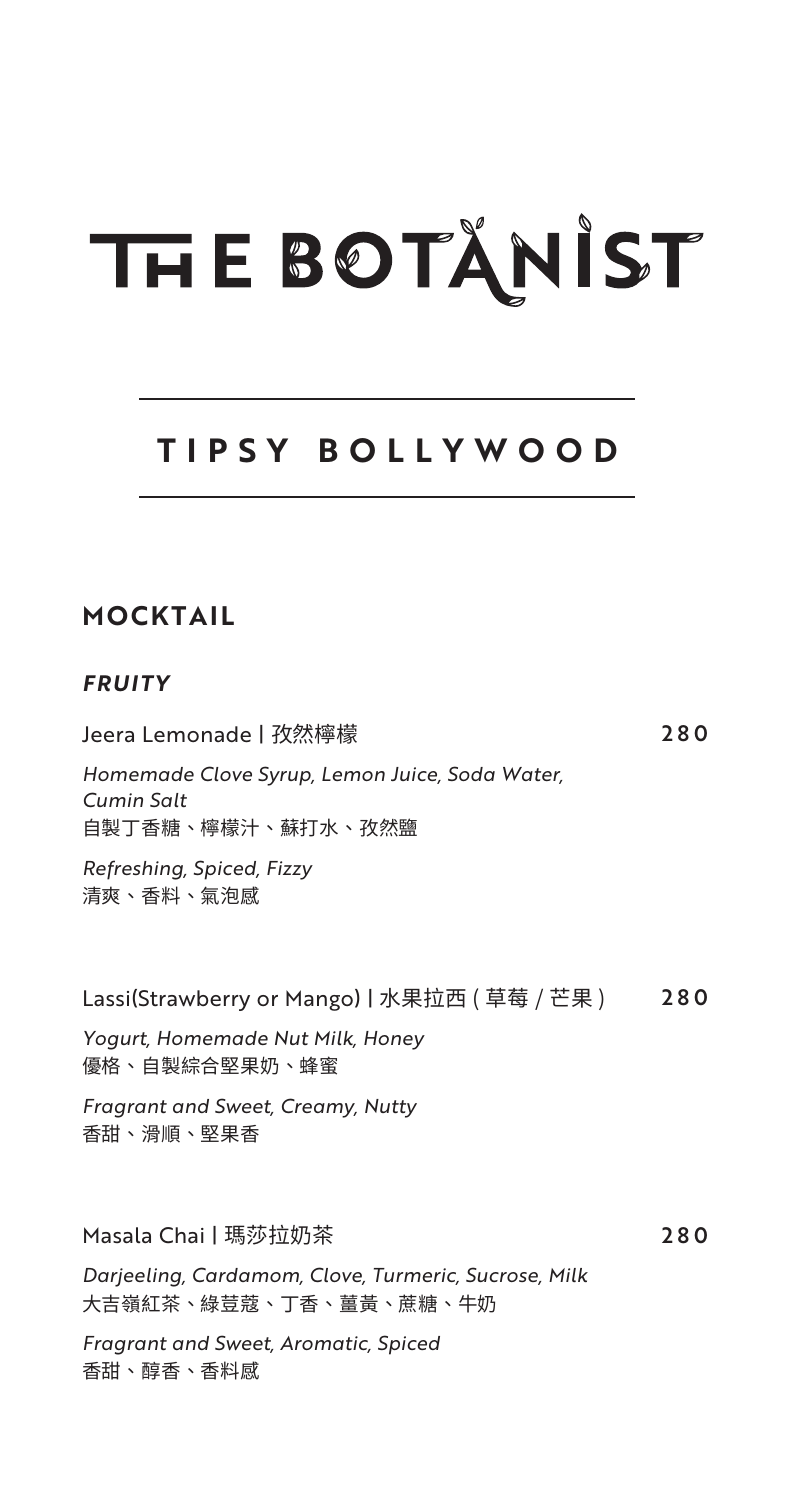#### **SIGNATURE COCKTAILS**

Makao / Litsea 馬告 400

*Makao infused Gin, Lactobacillus Drink, Makgeolli, Homemade Osmanthus Syrup* 馬告琴酒、乳酸菌飲料、馬格利、自製桂花糖漿

*Fragrancy, Refreshing, Citrus Notes* 芳香、清新、柑橘調

#### Sichuan Pepper / Piper 花椒 450

*Tanqueray No.10 Gin*、*Cynar*、*Sichuan Green Pepper*、 *Black Pepper*、*Cranberry* 坦奎瑞 *10* 號琴酒、吉拿利口酒、青花椒、黑胡椒、蔓越莓

*Spicy, Bitter and Sweet, Rich* 辛香、苦甜、濃郁

Guava / Psidium 芭樂 450

*Gin, White Wine, Luxardo, Guava, Grape* 琴酒、白酒、櫻桃利口酒、紅心芭樂、葡萄

*Herbaceous, Fruity, Juicy* 草本、果香、多汁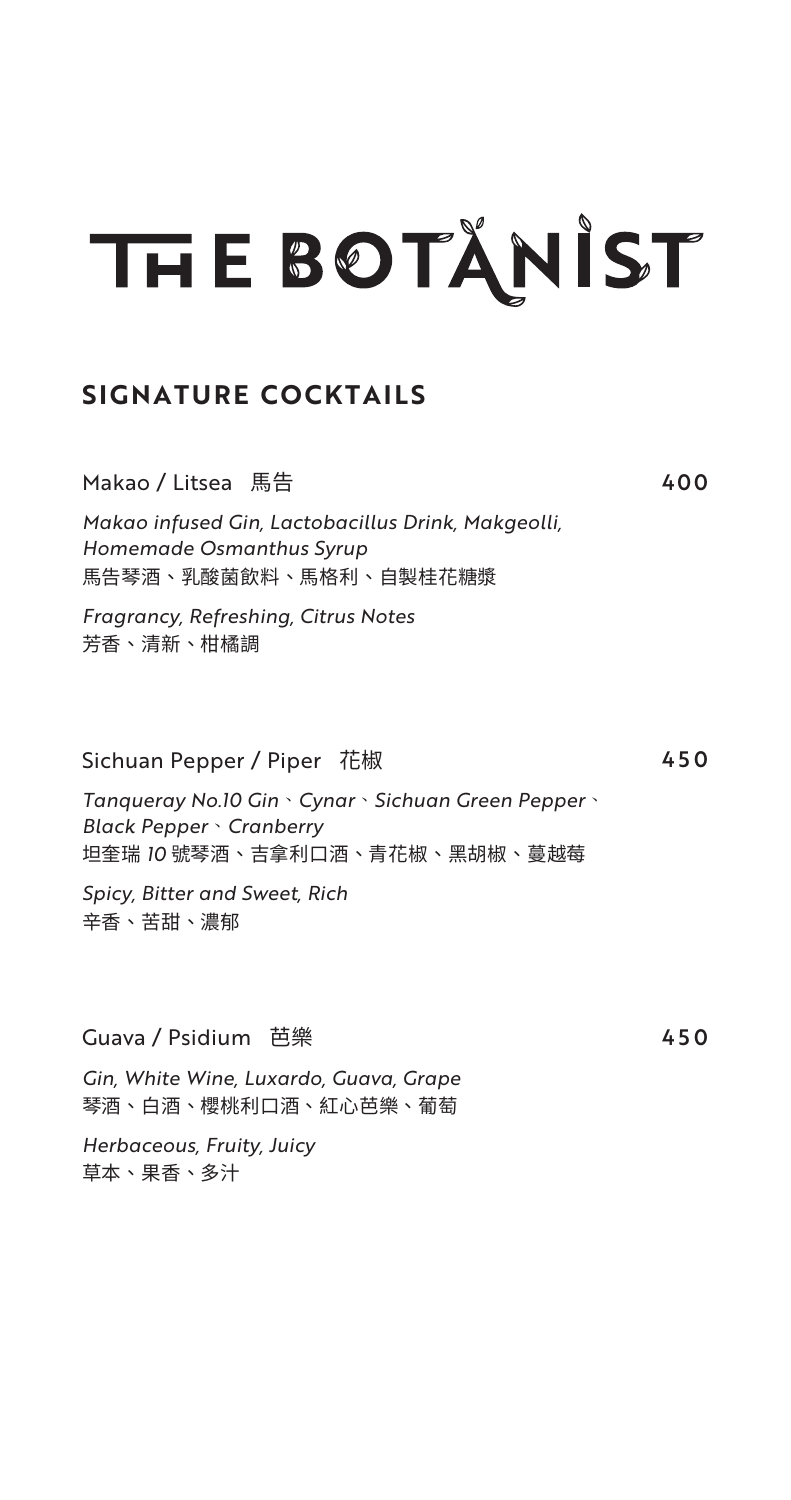#### **SIGNATURE COCKTAILS**

| Plum / Prunus 梅                                                     | 480 |
|---------------------------------------------------------------------|-----|
| Tanqueray No.10 Gin, Shiso, Plum, Oolong Tea<br>坦奎瑞 10 號琴酒、紫蘇、梅、烏龍茶 |     |
| Fruity, Creamy, Sweet and Sour<br>果香、滑順、酸甜感                         |     |
|                                                                     | 480 |
| The Botanist Gin, Lillet, Suze<br>植物學家琴酒、麗葉、蘇茲龍膽草                   |     |
| Herbaceous, Bitter, Rich<br>草本、甘苦、濃郁                                |     |
|                                                                     |     |
| Elderflower / Sambucus 接骨木                                          | 500 |
| ROKU Gin, St Germain, Elderflower Syrup<br>六角琴酒、聖杰曼利口酒、接骨木糖漿        |     |

*Fragrancy, Round, Sweet and Sour* 芳香、圓潤、酸甜感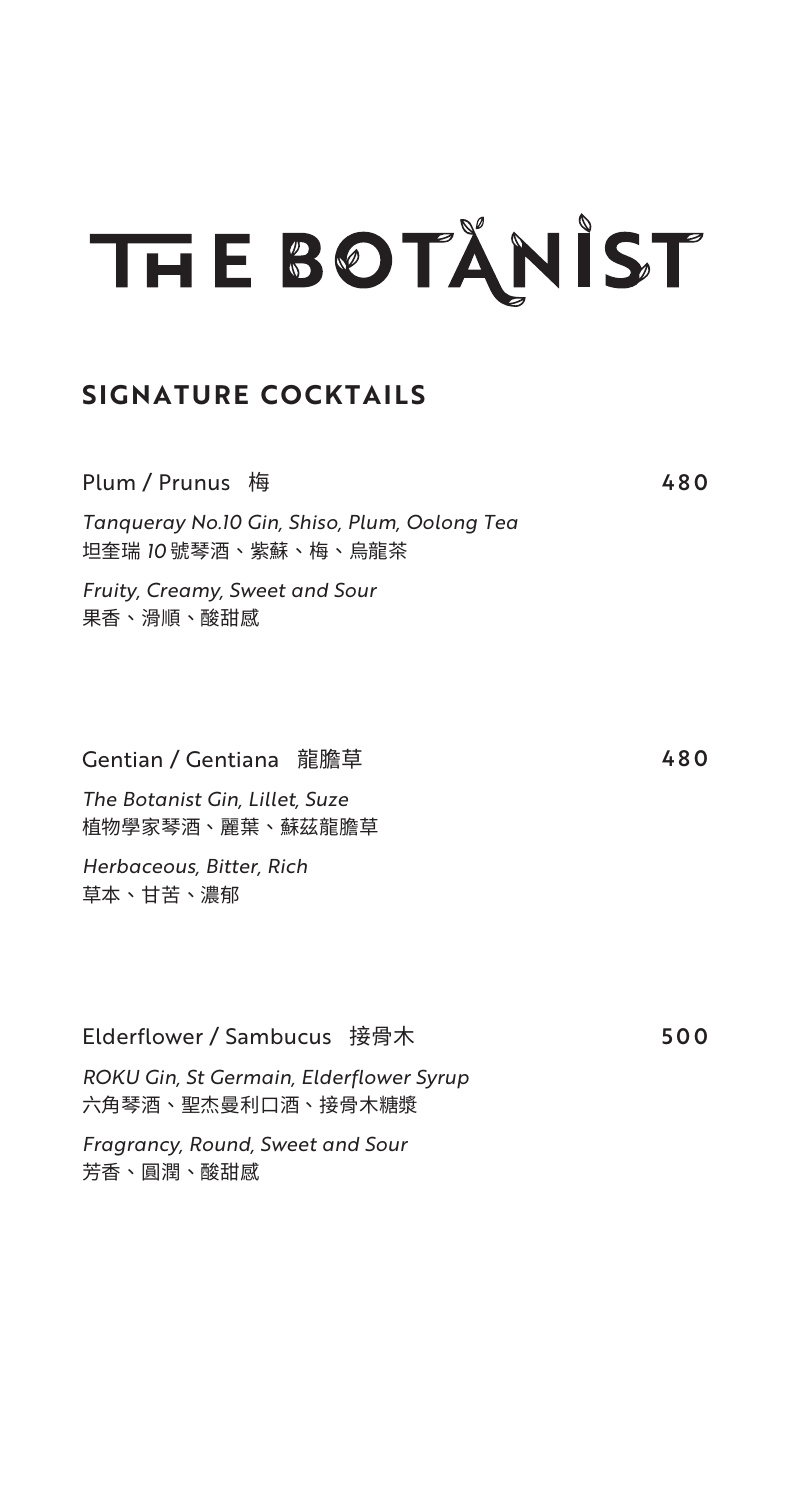#### **SIGNATURE MOCKTAILS**

| Passion Fruit / Passiflora 百香果                                       | 280 |
|----------------------------------------------------------------------|-----|
| Passion Fruit, Raspberry, Apple, Soda Water<br>百香果泥、覆盆莓、蘋果、蘇打水       |     |
| Fruity, Refreshing, Fizzy<br>果香、清新、氣泡感                               |     |
|                                                                      |     |
| Apple / Malus   蘋果                                                   | 280 |
| Green Apple, Homemade Caramel, Cold Brewed Oolong<br>青蘋果泥、自製焦糖、冷泡烏龍茶 |     |
| Fruity, Round, Refreshing<br>果香、圓潤、清新                                |     |
|                                                                      |     |
| Pineapple / Ananas 鳳梨                                                | 280 |
| Homemade Pineapple Vinegar, Homemade Plum Syrup<br>自製鳳梨醋、自製梅子糖       |     |
| Fruity, Refreshing, Sweet and Sour                                   |     |

果香、清新、酸甜感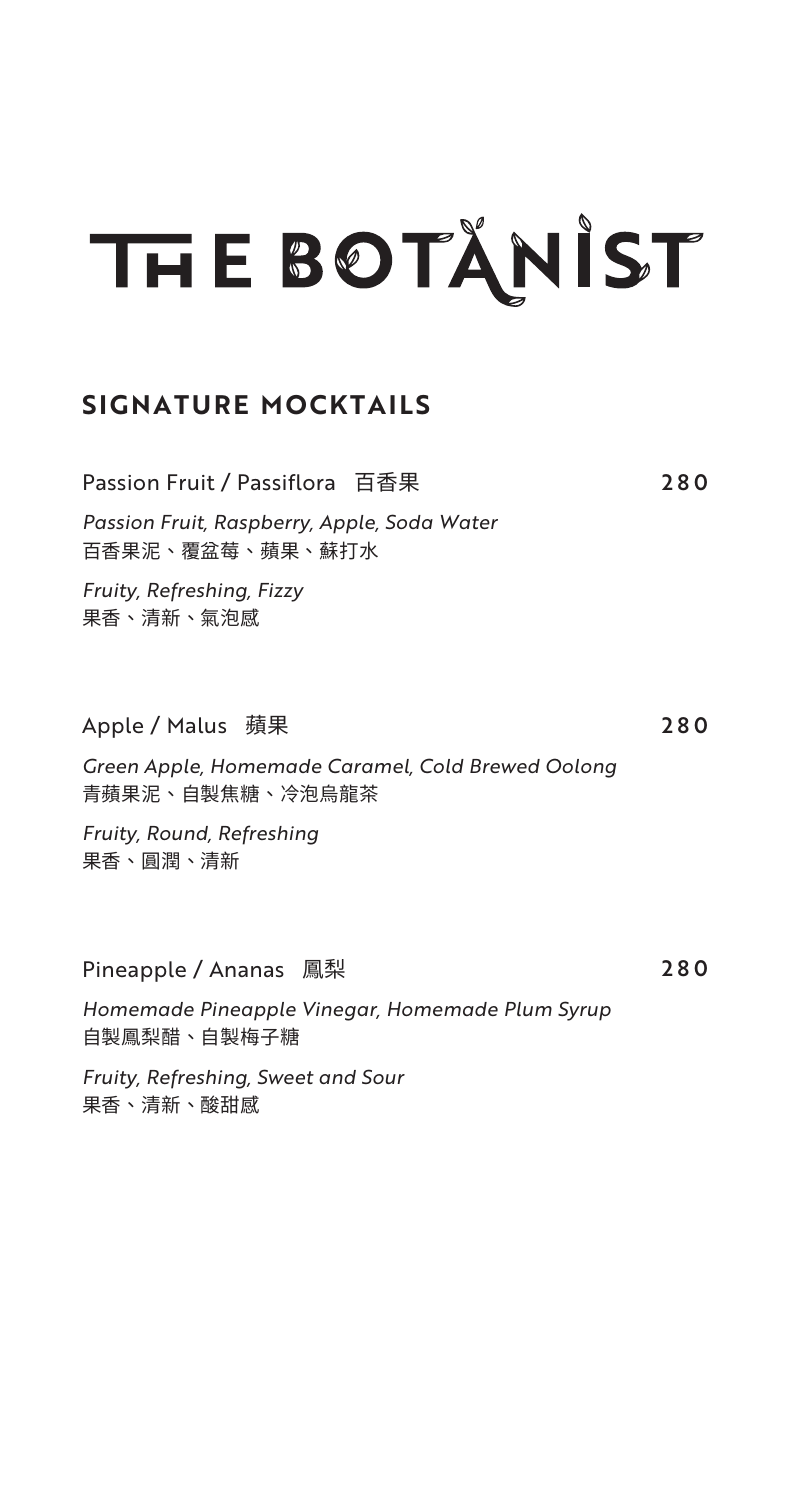### **CLASSIC COCKTAILS**

| Cosmopolitan                       | 400 |
|------------------------------------|-----|
| <b>Whisky Sour</b>                 | 400 |
| Old Fashioned                      | 400 |
| Dry Martini (Olive or Lemon twist) | 400 |
| Negroni                            | 400 |
| Pisco Sour                         | 420 |
| Clover Club                        | 450 |
| Manhattan                          | 450 |
| Dark 'n' Stormy                    | 450 |
| Mai Tai                            | 450 |

### **BEER**

| Pilsner Urquell         | 280 |
|-------------------------|-----|
| Heineken                | 280 |
| North Taiwan White Beer | 300 |
| <b>Bux Beer Tripel</b>  | 350 |

### **BEER**

| Punk IPA | 380 |
|----------|-----|
|          |     |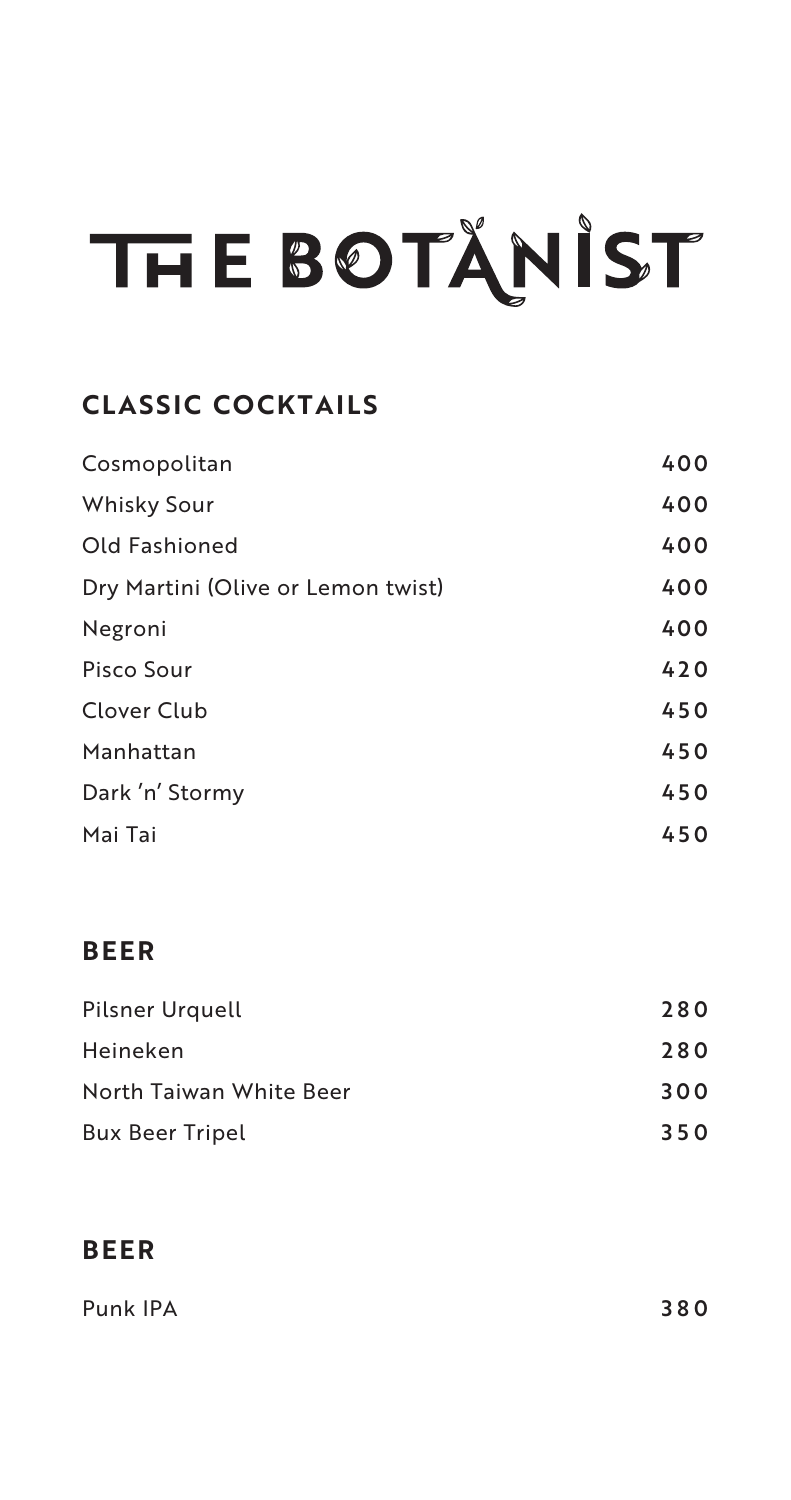### **WATER**

| VALS Sparkling Mineral Water (330ml)   | 160 |
|----------------------------------------|-----|
| Acqua Panna (IL) / San Pellegrino (IL) | 180 |
| <b>COFFEE</b>                          |     |
| Espresso                               | 160 |
| Americano (Hot / Iced)                 | 180 |
| Cappuccino                             | 200 |
| Café Latte (Hot / Iced)                | 200 |
| Cocoa (Hot / Iced)                     | 240 |
| <b>TEA</b>                             |     |
| <b>Iced Tea</b>                        | 180 |
| English Breakfast                      | 180 |
| Earl Grey                              | 180 |
| Chamomile                              | 180 |
| Lemon & Orange                         | 180 |
| Taiwan Black Tea                       | 180 |
| <b>Taiwan Green Tea</b>                | 180 |
| Taiwan Oolong Tea                      | 180 |
| Pu'er                                  | 180 |